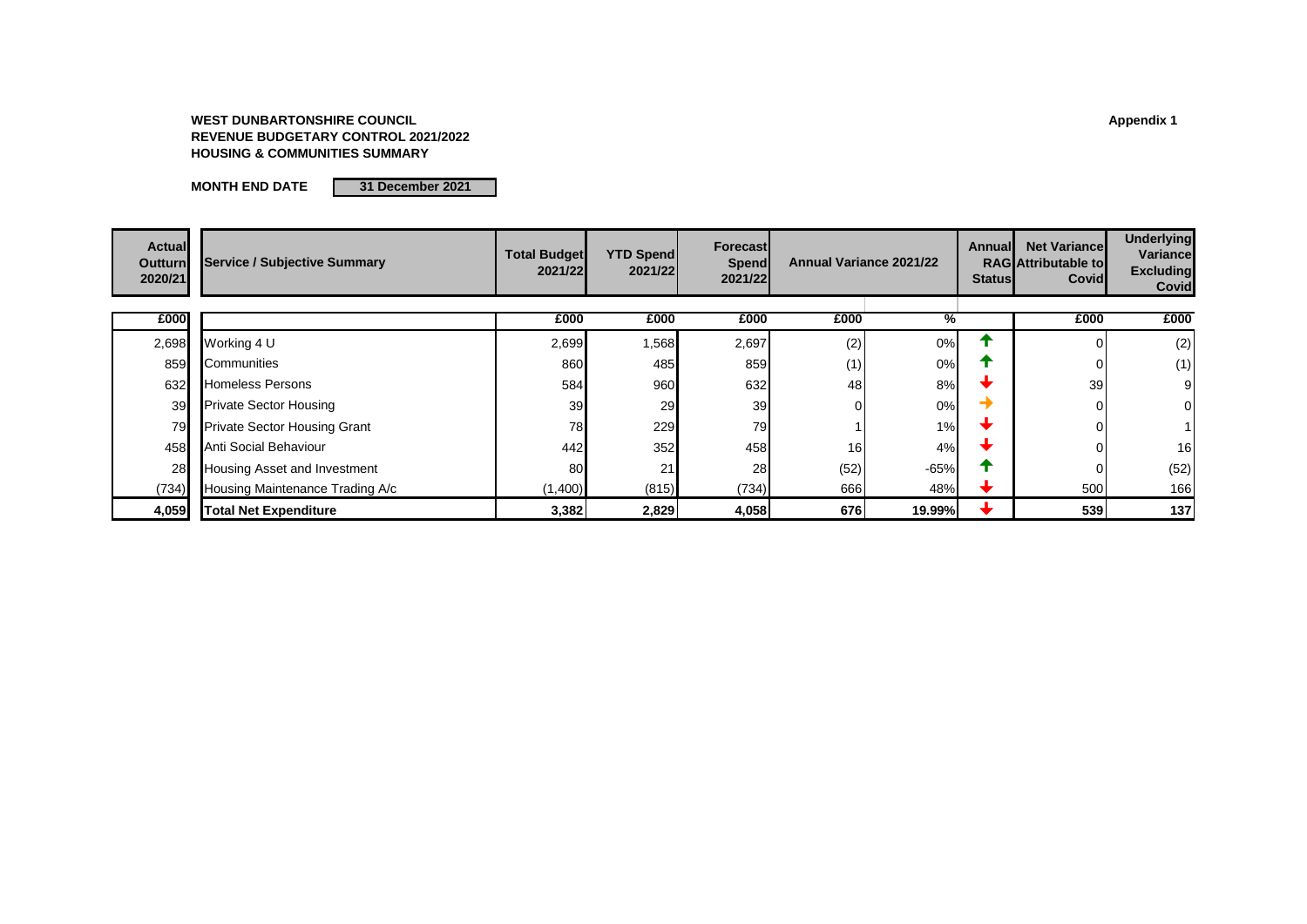#### **WEST DUNBARTONSHIRE COUNCIL Appendix 2 REVENUE BUDGETARY CONTROL 2021/2022 HOUSING AND COMMUNITIES COMMITTEE DETAIL**

## **YEAR END DATE 31 December 2021**

|                                  | <b>PERIOD</b>                                              | 9 |                                   |                             |                                     |                                            |             |                          |
|----------------------------------|------------------------------------------------------------|---|-----------------------------------|-----------------------------|-------------------------------------|--------------------------------------------|-------------|--------------------------|
| <b>Actual Outturn</b><br>2020/21 | <b>Service Summary</b>                                     |   | Total<br><b>Budget</b><br>2021/22 | <b>YTD Spend</b><br>2021/22 | <b>Forecast</b><br>Spend<br>2021/22 | <b>Annual Variance</b><br>2021/22          |             | <b>RAG Status</b>        |
| £000                             | <b>All Services</b>                                        |   | £000                              | £000                        | £000                                | £000                                       | %           |                          |
| 18,317                           | Employee                                                   |   | 18,482                            | 13,224                      | 18,317                              | (165)                                      | $-1%$       |                          |
| 2,264                            | Property                                                   |   | 2,223                             | 1,567                       | 2,264                               | 42                                         | 2%          |                          |
| 1,305                            | <b>Transport and Plant</b>                                 |   | 1,173                             | 975                         | 1,305                               | 132                                        | 11%         |                          |
| 10,167                           | Supplies, Services and Admin                               |   | 10,024                            | 7,896                       | 10,167                              | 144                                        | 1%          |                          |
| 5,707<br>$\Omega$                | Payments to Other Bodies<br>Other                          |   | 5,710                             | 2,674                       | 5,707                               | (3)<br>$\Omega$                            | 0%<br>0%    |                          |
| 37,760                           | <b>Gross Expenditure</b>                                   |   | 37,611                            | 26,337                      | 37,760                              | 149                                        | 0%          |                          |
| (33, 701)                        | <b>Income</b>                                              |   | (34, 229)                         | (23, 508)                   | (33, 702)                           | 527                                        | 2%          |                          |
| 4,059                            | <b>Net Expenditure</b>                                     |   | 3,382                             | 2,829                       | 4,058                               | 676                                        | 20%         |                          |
| £000                             | Working 4 U                                                |   | £000                              | £000                        | £000                                | £000                                       | %           |                          |
| 2,867                            | Employee                                                   |   | 2,865                             | 2,046                       | 2,867                               | 2                                          | 0%          |                          |
| $\overline{2}$                   | Property                                                   |   | 2                                 | $\Omega$                    | 2                                   | 0                                          | 0%          |                          |
| 9                                | <b>Transport and Plant</b>                                 |   | 23                                | 5                           | 9                                   | (14)                                       | $-62%$      |                          |
| 192                              | Supplies, Services and Admin                               |   | 191                               | 71                          | 192                                 | 1                                          | 1%          |                          |
| 3,075                            | Payments to Other Bodies                                   |   | 3,047                             | 935                         | 3,075                               | 28                                         | 1%          |                          |
| 0                                | Other                                                      |   | 0                                 | $\Omega$                    | $\Omega$                            | $\mathbf 0$                                | 0%          |                          |
| 6,144                            | <b>Gross Expenditure</b>                                   |   | 6,127                             | 3,057                       | 6,144                               | 17                                         | 0%          |                          |
| (3, 446)                         | Income<br><b>Net Expenditure</b>                           |   | (3, 428)<br>2,699                 | (1, 489)<br>1,568           | (3, 447)                            | (19)                                       | $-1%$<br>0% | ₳<br>✦                   |
| 2,698                            |                                                            |   |                                   |                             | 2,697                               | (2)                                        |             |                          |
| £000                             | <b>Communities</b>                                         |   | £000                              | £000                        | £000                                | £000                                       | $\%$        |                          |
| 627                              | Employee                                                   |   | 625                               | 391                         | 627                                 | 2                                          | 0%          |                          |
| 275                              | Property                                                   |   | 275                               | 130                         | 275                                 | 0                                          | 0%          |                          |
| 4<br>6                           | <b>Transport and Plant</b><br>Supplies, Services and Admin |   | 4<br>4                            | 1<br>6                      | 4<br>6                              | 0<br>2                                     | 0%<br>53%   |                          |
| 114                              | Payments to Other Bodies                                   |   | 146                               | 36                          | 114                                 | (31)                                       | $-21%$      |                          |
| 0                                | Other                                                      |   | $\mathbf 0$                       | 0                           | 0                                   | $\mathbf 0$                                | 0%          |                          |
| 1,026                            | <b>Gross Expenditure</b>                                   |   | 1,053                             | 565                         | 1,026                               | (27)                                       | $-3%$       | ✦                        |
| (167)                            | Income                                                     |   | (193)                             | (80)                        | (167)                               | 27                                         | 14%         |                          |
| 859                              | <b>Net Expenditure</b>                                     |   | 860                               | 485                         | 859                                 | (1)                                        | 0%          | ♠                        |
| £000                             | <b>Homeless Persons</b>                                    |   | £000                              | £000                        | £000                                | £000                                       | %           |                          |
| 2,447                            | Employee                                                   |   | 2,450                             | 1,688                       | 2,447                               | (2)                                        | $0\%$       |                          |
| 1,667                            | Property                                                   |   | 1,624                             | 1,331                       | 1,667                               | 42                                         | 3%          |                          |
| 33                               | <b>Transport and Plant</b>                                 |   | 33                                | 25                          | 33                                  | 0                                          | 0%          |                          |
| 64                               | Supplies, Services and Admin                               |   | 66                                | 55                          | 64                                  | (2)                                        | $-3%$<br>0% |                          |
| 1,136<br>$\mathbf 0$             | Payments to Other Bodies<br>Other                          |   | 1,136<br>$\Omega$                 | 644<br>$\Omega$             | 1,136<br>$\mathbf 0$                | 0<br>0                                     | 0%          |                          |
| 5,347                            | <b>Gross Expenditure</b>                                   |   | 5,309                             | 3,743                       | 5,347                               | 38                                         | 1%          | $\overline{\phantom{0}}$ |
| (4, 716)                         | Income                                                     |   | (4, 725)                          | (2,783)                     | (4,716)                             | 9                                          | $0\%$       | ↓                        |
| 632                              | <b>Net Expenditure</b>                                     |   | 584                               | 960                         | 632                                 | $\overline{47}$                            | 8%          | ✦                        |
| £000                             | <b>Private Sector Housing</b>                              |   | £000                              | £000                        | £000                                | £000                                       | %           |                          |
| 0                                | Employee                                                   |   |                                   |                             |                                     |                                            | 0%          | →                        |
| $\mathbf 0$                      | Property                                                   |   |                                   |                             |                                     |                                            | 0%          |                          |
| $\mathbf 0$                      | <b>Transport and Plant</b>                                 |   |                                   |                             | 0                                   |                                            | 0%          |                          |
| $\mathbf 0$                      | Supplies, Services and Admin                               |   |                                   |                             |                                     | ٠                                          | 0%          |                          |
| 39                               | Payments to Other Bodies<br>Other                          |   | 39                                | 29                          | 39                                  | $\overline{a}$                             | 0%<br>0%    |                          |
| 0<br>39                          | <b>Gross Expenditure</b>                                   |   | 39                                | 29                          | 39                                  | $\overline{\phantom{m}}$<br>$\blacksquare$ | 0%          | →                        |
| $\mathbf 0$                      | Income                                                     |   |                                   |                             |                                     | ٠                                          | 0%          | →                        |
| 39                               | <b>Net Expenditure</b>                                     |   | 39                                | 29                          | 39                                  | $\blacksquare$                             | 0%          | $\rightarrow$            |
|                                  |                                                            |   |                                   |                             |                                     |                                            |             |                          |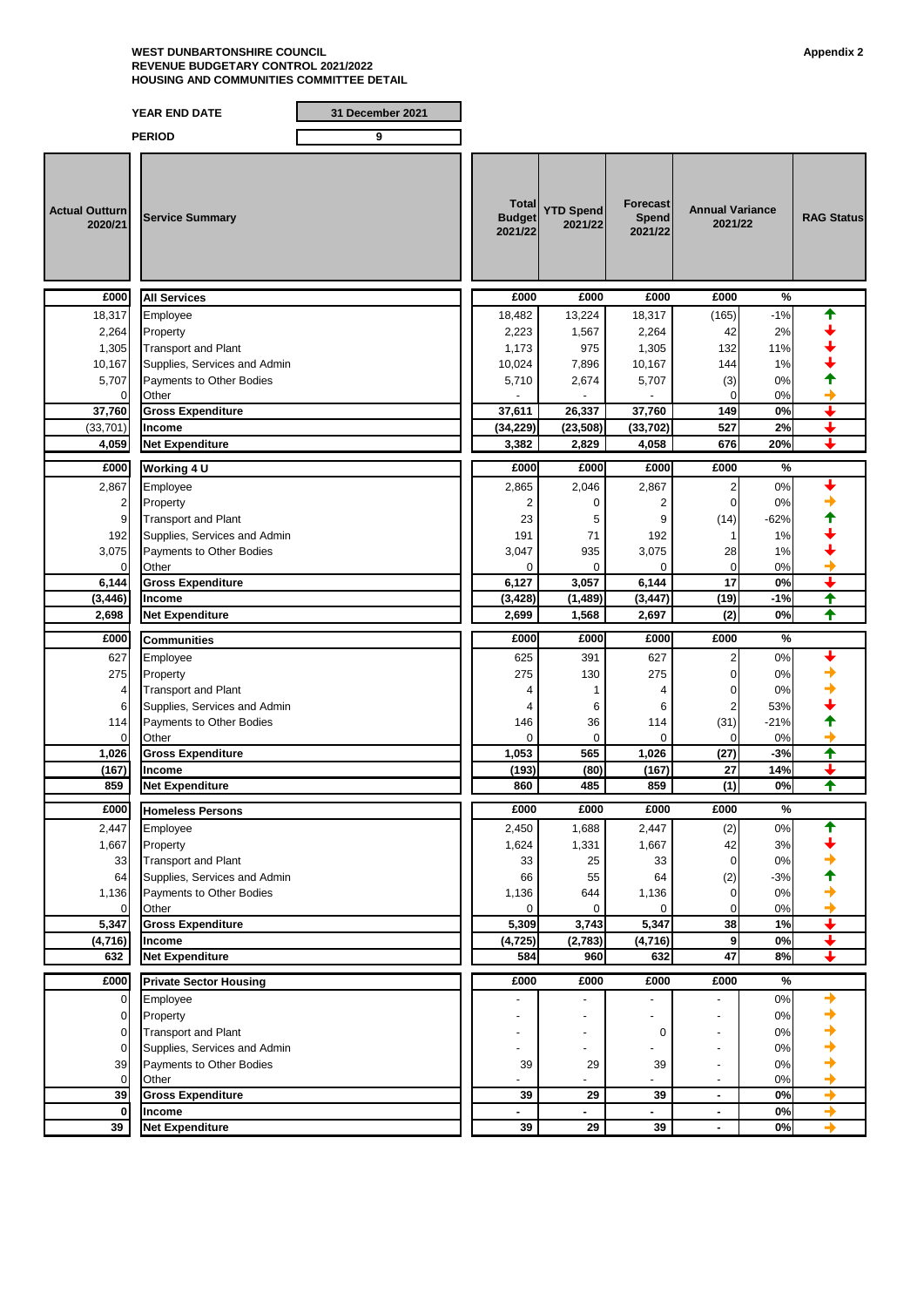#### **WEST DUNBARTONSHIRE COUNCIL Appendix 2 REVENUE BUDGETARY CONTROL 2021/2022 HOUSING AND COMMUNITIES COMMITTEE DETAIL**

### **YEAR END DATE 31 December 2021 PERIOD 9 Actual Outturn 2020/21 Service Summary Total Budget 2021/22 YTD Spend 2021/22 Forecast Spend 2021/22 RAG Status Annual Variance 2021/22 £000 £000 £000 £000 £000 % Private Sector Housing Grant** 39 Employee  $\begin{array}{|c|c|c|c|c|c|}\n\hline\n38 & 0 & 39 & 1 & 3\% \\\hline\n\end{array}$ 241 Property 241 46 241 0 0% 0 Transport and Plant 0 0 0 0 0% 0 Supplies, Services and Admin 0 (1) 0 0 0% 245 **Payments to Other Bodies** 245 **185 245 245 0** 0% 0 Other 0 0 0 0 0% **525 Gross Expenditure 524 229 525 1 0% (446) Income (446) 0 (446) 0 0% 79 Net Expenditure 78 229 79 1 1% £000 £000 £000 £000 £000 % Anti Social Behaviour** 295 Employee 280 211 295 16 6% 0 Property - - - 0 0% 5 Transport and Plant 1 4 532% 7 Supplies, Services and Admin 2008 12 11 12 11 3 7  $(4)$  36%  $\rightarrow$ 151 **Payments to Other Bodies** 151 151 135 151 151 0 0% 0 Other - - - 0 0% **459 Gross Expenditure** ★ **442 442 459 459 46 4**% **↓ (0) Income - 1 - 0 - 0 0 24% 458 Net Expenditure 442 352 458 16 4%** …………………………………………………………………………………………………………………………………………………………………………………………. **£000 £000 £000 £000 £000 % Housing Asset and Investment**365 Employee 526 270 365 (161) -31% 0 Property 0 0 0 0 0% 3 Transport and Plant 2 2 3 1 50% 1 Supplies, Services and Admin 1 1 1 1 1 1 0 0%  $\rightarrow$ 0 Payments to Other Bodies 0 0 0 0 0% 0 Other 0 0 0 0 0% **369 Gross Expenditure 529 273 369 (160) -30% (341) Income (449) (252) (341) 108 24% 28 Net Expenditure 80 21 28 (52) -65% £000 £000 £000 £000 £000 % Housing Maintenance Trading A/c** 11,676 Employee 11,699 8,617 11,676 (23) 0%  $81$  Property  $81$  81  $81$  81  $81$  81  $81$  0 0%  $\rightarrow$ 1,251 Transport and Plant 13% 9,897 Supplies, Services and Admin  $\begin{array}{ccc} 9,897 \\ 946 \end{array}$  7,762 9,897 146 1% →<br>946 Payments to Other Bodies →  $946$  Payments to Other Bodies and the set of the set of the set of the set of the set of the set of the set of the set of the set of the set of the set of the set of the set of the set of the set of the set of the set of 0 Other 0 0 0 0 0% **23,851 Gross Expenditure 23,587 18,088 23,851 264 1% (24,585) Income (24,987) (18,903) (24,585) 402 2% (734) Net Expenditure (1,400) (815) (734) 666 -48%**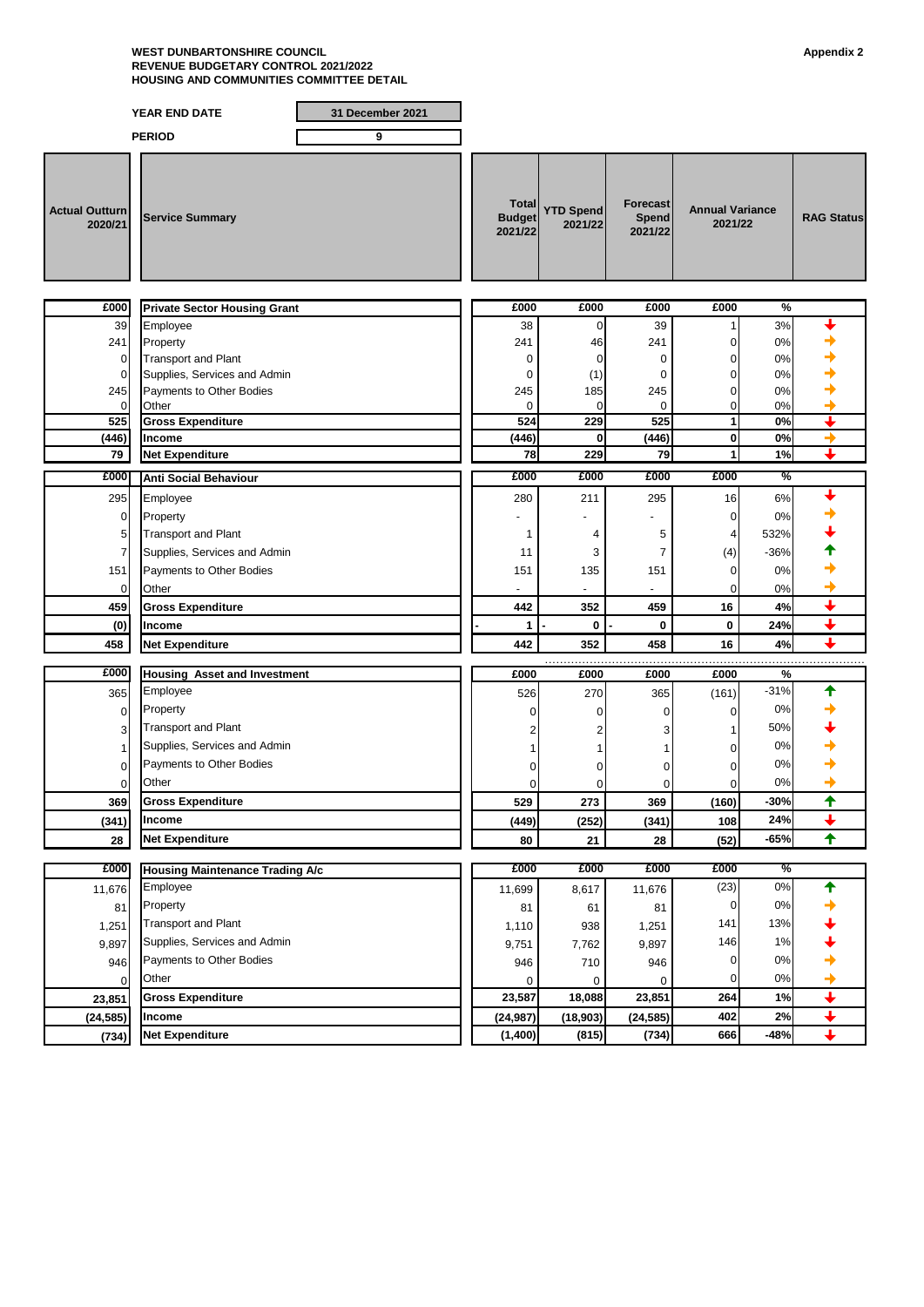## **WEST DUNBARTONSHIRE COUNCIL Appendix 3 REVENUE BUDGETARY CONTROL 2021/2022 ANALYSIS FOR VARIANCES OVER £50,000**

**YEAR END DATE 31 December 2021**

|                                        | <b>Variance Analysis</b>                                                                                                                                                                                                                                                                                                                                               |                          |          |               |                                                                                           |  |  |  |
|----------------------------------------|------------------------------------------------------------------------------------------------------------------------------------------------------------------------------------------------------------------------------------------------------------------------------------------------------------------------------------------------------------------------|--------------------------|----------|---------------|-------------------------------------------------------------------------------------------|--|--|--|
| <b>Budget Details</b>                  | <b>Total Budget</b>                                                                                                                                                                                                                                                                                                                                                    | Forecast<br><b>Spend</b> | Variance |               | <b>RAG Status</b>                                                                         |  |  |  |
|                                        | £000                                                                                                                                                                                                                                                                                                                                                                   | £000                     | £000     | $\frac{9}{6}$ |                                                                                           |  |  |  |
|                                        |                                                                                                                                                                                                                                                                                                                                                                        |                          |          |               |                                                                                           |  |  |  |
| <b>Housing Asset and Investment</b>    | 80                                                                                                                                                                                                                                                                                                                                                                     | 28                       | (52)     | $-65%$        |                                                                                           |  |  |  |
| Service Description                    | This service manages capital investment across council and private sector housing stock.                                                                                                                                                                                                                                                                               |                          |          |               |                                                                                           |  |  |  |
| Main Issues / Reason for Variance      | Employee costs are showing a favourable variance due to vacant posts within the service.<br>This is partially offset by a reduction in the level of income being recharged to the Housing<br>Revenue Account.                                                                                                                                                          |                          |          |               |                                                                                           |  |  |  |
| <b>Mitigating Action</b>               | None Required                                                                                                                                                                                                                                                                                                                                                          |                          |          |               |                                                                                           |  |  |  |
| <b>Anticipated Outcome</b>             | Underspend forecast at year end                                                                                                                                                                                                                                                                                                                                        |                          |          |               |                                                                                           |  |  |  |
| <b>Housing Maintenance Trading A/c</b> | (1,400)                                                                                                                                                                                                                                                                                                                                                                | (734)                    | 666      | $-48%$        |                                                                                           |  |  |  |
| Service Description                    |                                                                                                                                                                                                                                                                                                                                                                        |                          |          |               | This service delivers maintenance and investment services to the council's housing stock. |  |  |  |
| Main Issues / Reason for Variance      | £500K of this variance is attributable to the ongoing impact of COVID which has impacted on<br>resource availability and reduced the amount of work undertaken by the in-house workforce.<br>The remaining 166K adverse variance is due to increased costs of hire costs in transport and<br>additional supplies spend due to increased use of specialist contractors. |                          |          |               |                                                                                           |  |  |  |
| <b>Mitigating Action</b>               | Service will maximise income available though reviewing scope for increased internal charges<br>and through the application of Council COVID funding.                                                                                                                                                                                                                  |                          |          |               |                                                                                           |  |  |  |

Anticipated Outcome Surplus significantly below target at year end because of COVID impact.